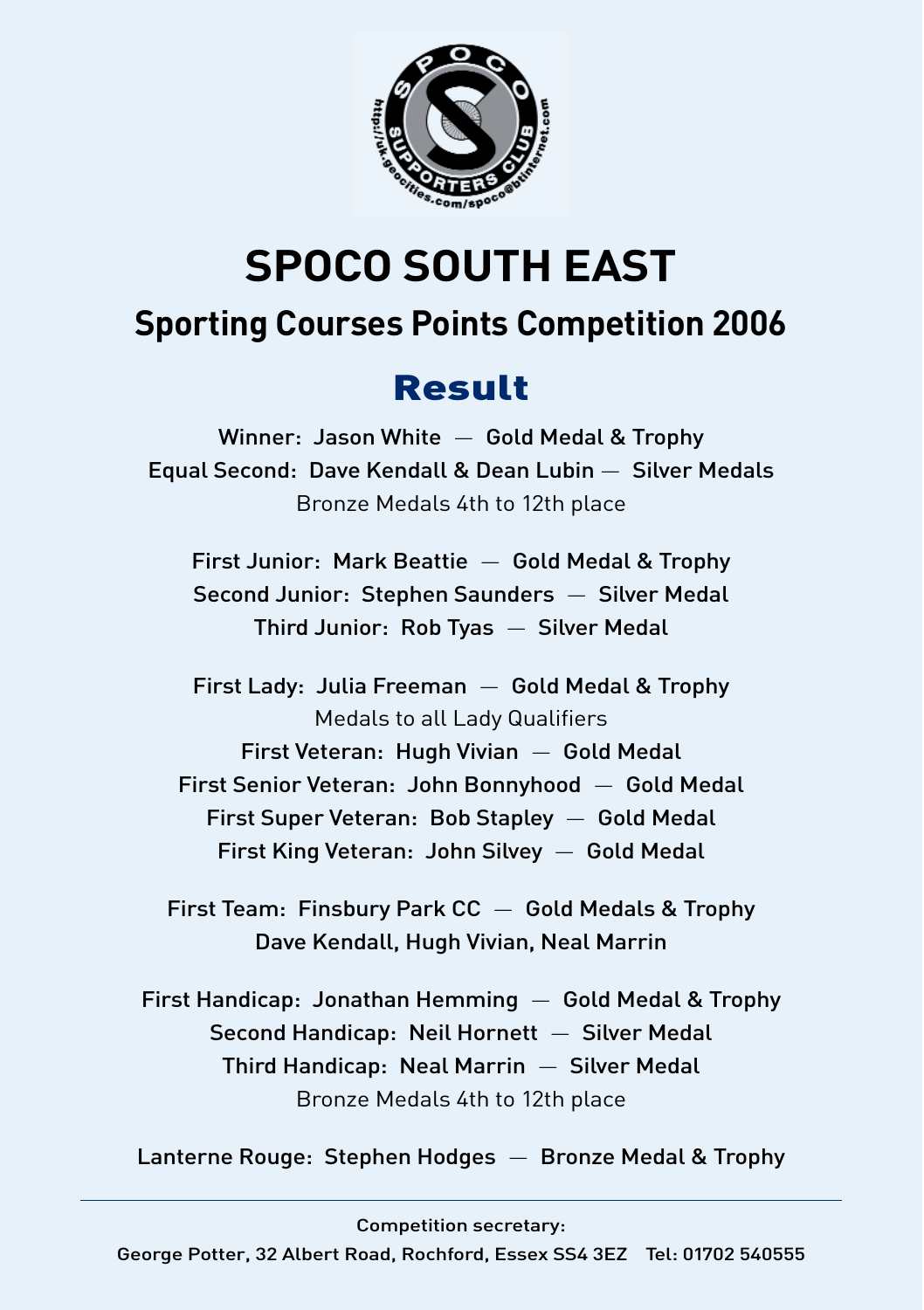# SPOCO SE – (New – Two Group) Junior Competition 2006

| Name               | Club                                                          | Cat | Gp 1 |  | Gp2 |        | <b>Total</b> |  |
|--------------------|---------------------------------------------------------------|-----|------|--|-----|--------|--------------|--|
| 1 Mark Beattie     | Maldon & District CC Junior   110 117 113   118 119 120   697 |     |      |  |     |        |              |  |
| 2 Stephen Saunders | Maldon & District CC Junior   100 110 107   109 112 118   656 |     |      |  |     |        |              |  |
| 3 Rob Tvas         | Maldon & District CC Junior   80 100 96   87 101              |     |      |  |     | 95 559 |              |  |

## SPOCO SE – Sporting Courses Competition 2006

| Pos.     | Name                                            | Club                          | Cat         | Gp 1     |           | Gp 2      |            |           | Gp 3     | <b>Total</b> |
|----------|-------------------------------------------------|-------------------------------|-------------|----------|-----------|-----------|------------|-----------|----------|--------------|
| 1        | Jason White                                     | Team JD Cycles                | Sen         | 120      | 120       | 120       | 120        | 120       | 118      | 718          |
| $=2$     | David Kendall                                   | Finsbury Park CC              | Sen         | 118      | 119       | 119       | 119        | 120       | 119      | 714          |
| $=2$     | Dean Lubin                                      | PCA Ciclos Uno                | Sen         | 119      | 119       | 120       | 120        | 119       | 117      | 714          |
| 4        | Mark Beattie                                    | Maldon & District CC          | Junior      | 117      | 118       | 119       | 120        | 119       | 118      | 711          |
| 5        | Hugh Vivian                                     | Finsbury Park CC              | Vet         | 115      | 119       | 120       | 119        | 118       | 119      | 710          |
| 6        | David Bradnam                                   | Team JD Cycles                | Sen         | 118      | 118       | 117       | 115        | 119       | 112      | 699          |
| 7        | John Iszatt                                     | <b>API-Metrow</b>             | Vet         | 117      | 115       | 118       | 116        | 115       | 117      | 698          |
| 8        | David Bryant                                    | Southend Wheelers             | Sen         | 109      | 118       | 111       | 114        | 116       | 115      | 683          |
| 9        | Colin Wilgress                                  | <b>Essex Roads CC</b>         | Sen         | 112      | 113       | 114       | 115        | 112       | 114      | 680          |
| 10       | <b>Neal Marrin</b>                              | Finsbury Park CC              | Sen         | 113      | 110       | 114       | 114        | 112       | 109      | 672          |
| 11       | Julia Freeman                                   | Easterley RC                  | LadyVet     | 108      | 112       | 107       | 114        | 117       | 113      | 671          |
| $=12$    | Jonathan Hemming                                | Addiscombe CC                 | Sen         | 116      | 110       | 111       | 112        | 110       | 109      | 668          |
| $=12$    | <b>Stephen Saunders</b>                         | Maldon & District CC          | Junior      | 110      | 109       | 112       | 118        | 108       | 111      | 668          |
| 14       | Neil Hornett                                    | <b>API-Metrow</b>             | Sen         | 112      | 117       | 111       | 117        | 89        | 118      | 664          |
| 15       | Derek Trangmar                                  | Lea Valley CC                 | Vet         | 107      | 111       | 112       | 105        | 113       | 110      | 658          |
| 16       | Stephen McDonald                                | Maldon & District CC          | Vet         | 105      | 106       | 113       | 109        | 111       | 112      | 656          |
| 17       | Paul Reardon                                    | <b>Chelmer CC</b>             | Vet         | 105      | 109       | 104       | 116        | 109       | 110      | 653          |
| 18       | Paul DeRitter                                   | Eagle Road Club               | Vet         | 110      | 108       | 108       | 112        | 110       | 104      | 652          |
| 19       | Jason Chester                                   | Team JD Cycles                | Vet         | 111      | 110       | 107       | 112        | 109       | 102      | 651          |
| 20       | Gary Matthews                                   | Ipswich Tri Club              | Vet         | 106      | 98        | 116       | 116        | 93        | 110      | 639          |
| 21       | Graham Hurrell                                  | <b>Basildon CC</b>            | Vet         | 99       | 111       | 108       | 106        | 105       | 107      | 636          |
| 22       | John Bonnyhood                                  | Victoria CC                   | SenVet      | 109      | 85        | 114       | 113        | 107       | 106      | 634          |
| 23       | Dan Todman                                      | Eagle Road Club               | Sen         | 99       | 101       | 105       | 108        | 102       | 105      | 620          |
| 24       | Kevin Darragh                                   | Interbike RT                  | Sen         | 98       | 101       | 99        | 109        | 103       | 106      | 616          |
| 25       | <b>Barry Page</b>                               | <b>Hertfordshire Whs</b>      | Vet         | 104      | 92        | 91        | 107        | 106       | 111      | 611          |
| 26       | Gary Barton                                     | <b>Chelmer CC</b>             | Vet         | 81       | 107       | 107       | 105        | 102       | 107      | 609          |
| 27       | Chris Regan                                     | <b>Chelmer CC</b>             | Vet         | 109      | 94        | 100       | 104        | 100       | 98       | 605          |
| 28       | Jenny Patience                                  | Southend Wheelers             | SenLVet     | 93       | 100       | 99        | 102        | 104       | 98       | 596          |
| 29<br>30 | <b>Bob Stapley</b><br><b>Charlotte Callesen</b> | Epsom CC<br><b>API-Metrow</b> | SupVet      | 95<br>96 | 103<br>94 | 102<br>90 | 107<br>105 | 96<br>105 | 92<br>97 | 595<br>587   |
| =31      | Lea Marshall                                    | Essex Roads CC                | Lady        | 99       | 97        | 96        | 99         | 90        | 96       | 577          |
| $=31$    | David Ingram                                    | Whitewebbs CC                 | Lady<br>Vet | 88       | 79        | 99        | 108        | 95        | 108      | 577          |
| 33       | David Miesner                                   | Shaftesbury CC                | SupVet      | 93       | 93        | 96        | 102        | 93        | 96       | 573          |
| 34       | Arthur Knowler                                  | Southend Wheelers             | Vet         | 87       | 90        | 98        | 95         | 101       | 100      | 571          |
| $= 35$   | John Silvey                                     | Southend Wheelers             | KingVet     | 90       | 89        | 104       | 105        | 85        | 97       | 570          |
| $=35$    | Colin Marshall                                  | 34 Nomads CC                  | Vet         | 98       | 93        | 106       | 108        | 72        | 93       | 570          |
| $=37$    | Robin Johnson                                   | <b>Brighton Mitre CC</b>      | SenVet      | 82       | 102       | 100       | 98         | 91        | 89       | 562          |
| $= 37$   | Dave Tyas                                       | Maldon & District CC          | SenVet      | 91       | 89        | 95        | 106        | 89        | 92       | 562          |
| 39       | <b>Stanley Smith</b>                            | Viking RC                     | KingVet     | 89       | 89        | 101       | 99         | 88        | 90       | 556          |
| 40       | Mick Walker                                     | Woolwich CC                   | SupVet      | 90       | 87        | 75        | 98         | 102       | 101      | 553          |
| =41      | <b>Brian Swallow</b>                            | Maldon & District CC          | SupVet      | 87       | 99        | 89        | 96         | 80        | 92       | 543          |
| =41      | <b>Philip Baldwin</b>                           | Victoria CC                   | Vet         | 88       | 91        | 90        | 81         | 95        | 98       | 543          |
| 43       | Colin Clarke                                    | <b>Wolsey Road Club</b>       | Vet         | 86       | 97        | 87        | 94         | 90        | 88       | 542          |
| 44       | Stephen Hodges                                  | Eagle Road Club               | Vet         | 77       | 83        | 94        | 103        | 89        | 93       | 539          |
|          |                                                 |                               |             |          |           |           |            |           |          |              |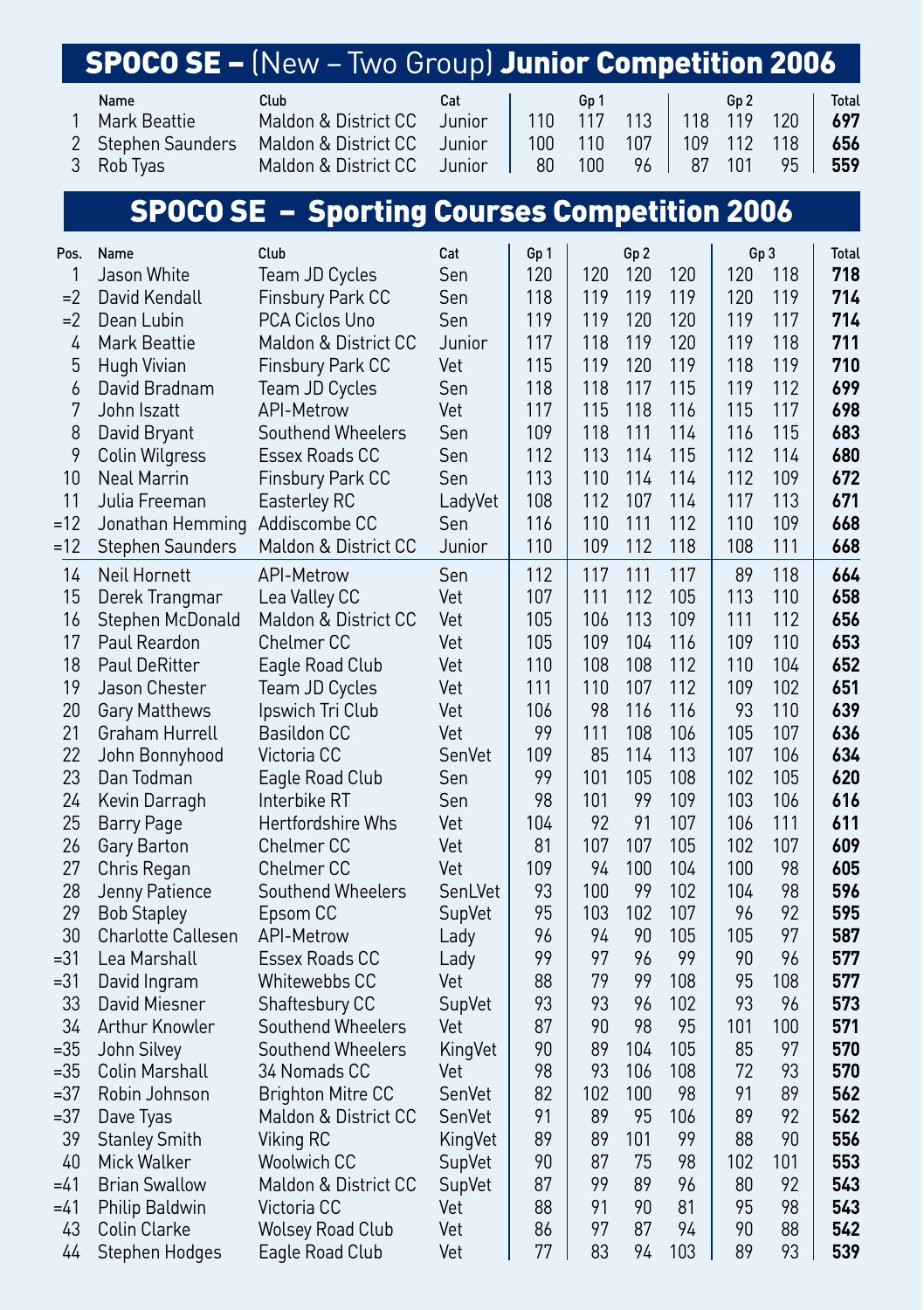|                         | <b>SPOCO SE - non-qualifiers</b> (In Club order) |         |      |     |                 |     |                 |     |
|-------------------------|--------------------------------------------------|---------|------|-----|-----------------|-----|-----------------|-----|
| Name                    | Club                                             | Cat     | Gp 1 |     | Gp <sub>2</sub> |     | Gp <sub>3</sub> |     |
| <b>Richard Viney</b>    | Addiscombe CC                                    | Sen     | 97   | 92  |                 |     |                 |     |
| Neil Dowie              | API-Metrow                                       | Sen     | 115  | 117 | 119             | 117 |                 |     |
| Barry Neal              | API-Metrow                                       | Vet     |      | 116 |                 |     |                 |     |
| Glenn Taylor            | API-Metrow                                       | Sen     |      |     |                 |     |                 |     |
| Kevin Whelan            | <b>Bishops Stortford CC</b>                      | Vet     | 95   | 94  | 86              |     |                 |     |
| William McCracken       | <b>Brighton Mitre CC</b>                         | SenVet  | 69   |     |                 |     |                 |     |
| Mark Holt               | Cambridge University CC                          | Senior  |      | 105 |                 |     | 94              |     |
| Janet Howes             | CC Islington                                     | SenLVet | 84   | 85  | 73              | 71  | 84              |     |
| Steve Freeman           | <b>Chelmer CC</b>                                | Vet     | 113  | 110 | 117             | 111 | 116             |     |
| Sue Gray                | Chelmer CC                                       | LadyVet | 108  | 109 | 110             | 110 |                 |     |
| <b>Mick Somers</b>      | Chelmer CC                                       | SupVet  |      |     |                 |     |                 |     |
| <b>Antony Stapleton</b> | Chelmer CC                                       | Vet     | 118  | 115 | 119             | 119 |                 |     |
| Nick Webber             | <b>Colchester Rovers CC</b>                      | Vet     |      |     |                 |     | 116             | 117 |
| Gary Douglas            | Eagle Road Club                                  | Vet     |      | 91  | 100             |     | 94              |     |
| lan Bibby               | Finsbury Park CC                                 | Vet     | 105  | 103 | 96              | 110 |                 |     |
| <b>Tom Boulton</b>      | Finsbury Park CC                                 | Vet     |      |     |                 |     |                 |     |
| Chris Lodge             | Finsbury Park CC                                 | Vet     | 107  | 99  |                 |     |                 |     |
| Sean McDougall          | Finsbury Park CC                                 | Sen     | 110  | 113 | 107             | 110 |                 |     |
| <b>Mark Steers</b>      | Hainault RC                                      | Vet     | 102  | 95  | 88              |     | 103             |     |
| Jeff Irving             | Ipswich BC                                       | Vet     |      | 109 | 110             | 109 | 113             |     |
| <b>Chris Tutin</b>      | Maldon & District CC                             | SenVet  |      | 87  |                 |     |                 |     |
| Rob Tyas                | <b>Maldon &amp; District CC</b>                  | Junior  | 100  | 87  | 101             | 95  |                 |     |
| <b>Robert Douglas</b>   | Norwood Paragon                                  | Vet     | 109  | 106 | 115             | 115 | 111             |     |
| James Shrubsall         | Norwood Paragon                                  | Sen     |      | 100 |                 |     |                 |     |
| Ewan Hendon             | PCA Ciclos Uno                                   | Sen     | 120  | 116 | 110             |     |                 |     |
| Rob Moore               | PCA Ciclos Uno                                   | Vet     | 107  | 99  | 100             |     |                 |     |
| Simon Smythe            | PCA Ciclos Uno                                   | Sen     | 116  | 115 | 118             |     |                 |     |
| <b>Stewart Fung</b>     | Redbridge CC                                     | Sen     | 93   | 86  | 83              |     |                 |     |
| Paul Alderson           | South Western RC                                 | Sen     | 64   | 114 |                 |     | 108             |     |
| George Potter           | Southend Wheelers                                | SupVet  | 78   |     |                 |     |                 |     |
| Andrew Sheridan         | Southend Wheelers                                | Vet     |      |     |                 |     |                 |     |
| Gary Wood               | Southend Wheelers                                | Sen     |      | 112 |                 |     | 100             |     |
| <b>Michael Stanley</b>  | Team Cambridge                                   | Vet     | 67   | 67  | 65              |     |                 |     |
| John Carden             | <b>Team Economic Energy</b>                      | SenVet  |      | 74  | 82              |     |                 |     |
| Rafal Radziej           | <b>Team Economic Energy</b>                      | Sen     |      | 117 | 102             | 117 |                 |     |
| Craig Veall             | Team Economic Energy                             | Vet     | 102  | 88  | 91              | 91  |                 |     |
| Colin Waters            | <b>Team Economic Energy</b>                      | Sen     |      | 70  |                 |     |                 |     |
| Jason Corner            | <b>VC Norwich</b>                                | Sen     |      | 106 |                 |     | 115             |     |
| Dave Taylor             | Vegetarian C & AC                                |         | 68   | 77  | 85              |     |                 |     |
| <b>Bob Brabbins</b>     | Victoria CC                                      | SupVet  | 59   |     |                 |     |                 |     |
| Christine Yareham       | Victoria CC                                      | SupLVet |      |     |                 |     |                 |     |
| Douglas Yareham         | Victoria CC                                      | KingVet | 70   |     |                 |     |                 |     |

My thanks to all who have supported the competition this year, and congratulations to all prize winners. The Maldon juniors who have competed in SPOCO for the first time and really shown their class, Mark Beattie and Stevie Saunders completing the senior and junior sections. Rob Tyas quite wisely didn't try fifty miles. John Iszatt has finished 23 SPOCO events plus a few DNF and DNS, and mainly on fixed wheel, well done John. I must mention David Miesner who has qualified for the first time ever, after many years of entering. Commiseration to Janet Howes who failed to ride the final group three counter, due to a wayward driver, she receives a much coverted "SPOCO Spoon", and of course I must also mention Jeff Irving, who was also brought down, by another wayward driver, in the Southend event. I look forward to seeing lots of you at the prize presentation in January, see advert on the back page, and of course all your entries again for the 2007 season. *GP*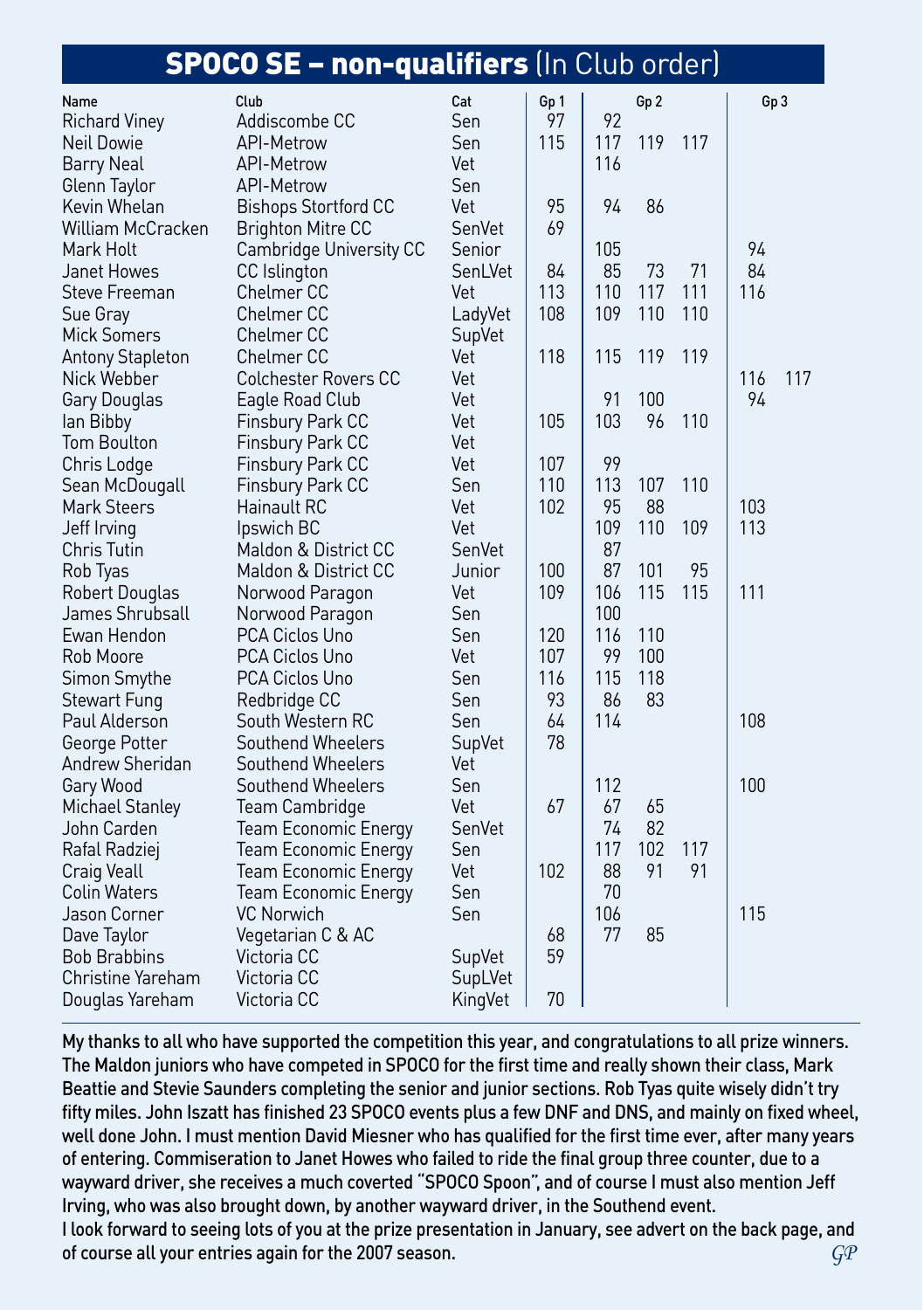#### SPOCO SE 2006 Handicap Competition

| Pos.   | Name                 | Club                     | Cat        | Points | H'Cap | <b>Total</b> |
|--------|----------------------|--------------------------|------------|--------|-------|--------------|
| 01     | Jonathan Hemming     | Addiscombe CC            | Sen        | 668    | 156   | 824          |
| 02     | Neil Hornett         | API-Metrow               | Sen        | 664    | 144   | 808          |
| 03     | <b>Neal Marrin</b>   | Finsbury Park CC         | Sen        | 672    | 127   | 799          |
| 04     | Kevin Darragh        | Interbike RT             | Sen        | 616    | 179   | 795          |
| 05     | Stephen McDonald     | Maldon & District CC     | Vet        | 656    | 130   | 786          |
| 06     | Lea Marshall         | Essex Roads CC           | Lady       | 577    | 202   | 779          |
| 07     | <b>Paul DeRitter</b> | Eagle Road Club          | Vet        | 652    | 126   | 778          |
| 08     | Colin Clarke         | <b>Wolsey Road Club</b>  | Vet        | 542    | 226   | 768          |
| 09     | John Iszatt          | API-Metrow               | Vet        | 698    | 63    | 761          |
| 10     | David Bryant         | Southend Wheelers        | Sen        | 683    | 67    | 750          |
| 11     | John Silvey          | Southend Wheelers        | KingVet    | 570    | 176   | 746          |
| 12     | Robin Johnson        | <b>Brighton Mitre CC</b> | SenVet     | 562    | 181   | 743          |
| 13     | Hugh Vivian          | Finsbury Park CC         | Vet        | 710    | 29.5  | 739.5        |
| 14     | Jenny Patience       | Southend Wheelers        | SenLadyVet | 596    | 143   | 739          |
| 15     | David Ingram         | Whitewebbs CC            | Vet        | 577    | 156   | 733          |
| 16     | Julia Freeman        | Easterley RC             | LadyVet    | 671    | 60    | 731          |
| 17     | Mick Walker          | <b>Woolwich CC</b>       | SupVet     | 553    | 177   | 730          |
| 18     | David Bradnam        | Team JD Cycles           | Sen        | 699    | 29    | 728          |
| 19     | Dave Tyas            | Maldon & District CC     | SenVet     | 562    | 164   | 726          |
| 20     | Colin Wilgress       | Essex Roads CC           | Sen        | 680    | 45    | 725          |
| 21     | Derek Trangmar       | Lea Valley CC            | Vet        | 658    | 66    | 724          |
| 22     | Graham Hurrell       | <b>Basildon CC</b>       | Vet        | 636    | 86    | 722          |
| 23     | David Kendall        | Finsbury Park CC         | Sen        | 714    | 6     | 720          |
| $24=$  | Jason White          | Team JD Cycles           | Sen        | 718    | 1     | 719          |
| $24=$  | Gary Barton          | Chelmer <sub>CC</sub>    | Vet        | 609    | 110   | 719          |
| $26=$  | Paul Reardon         | Chelmer <sub>CC</sub>    | Vet        | 653    | 57    | 710          |
| $26=$  | <b>Bob Stapley</b>   | Epsom CC                 | SupVet     | 595    | 115   | 710          |
| $26=$  | Arthur Knowler       | Southend Wheelers        | Vet        | 571    | 139   | 710          |
| 29     | Stephen Hodges       | Eagle Road Club          | Vet        | 539    | 168   | 707          |
| 30     | Chris Regan          | Chelmer <sub>CC</sub>    | Vet        | 605    | 94    | 699          |
| $31 =$ | John Bonnyhood       | Victoria CC              | SenVet     | 634    | 62    | 696          |
| $31 =$ | <b>Barry Page</b>    | <b>Hertfordshire Whs</b> | Vet        | 611    | 85    | 696          |
| 33     | <b>Brian Swallow</b> | Maldon & District CC     | SupVet     | 543    | 104   | 647          |

### An informal Prize Presentation

will be held at the

Windmill Tavern

# East Hanningfield

12.00 for 12.30 pm

Sunday 14th January 2007